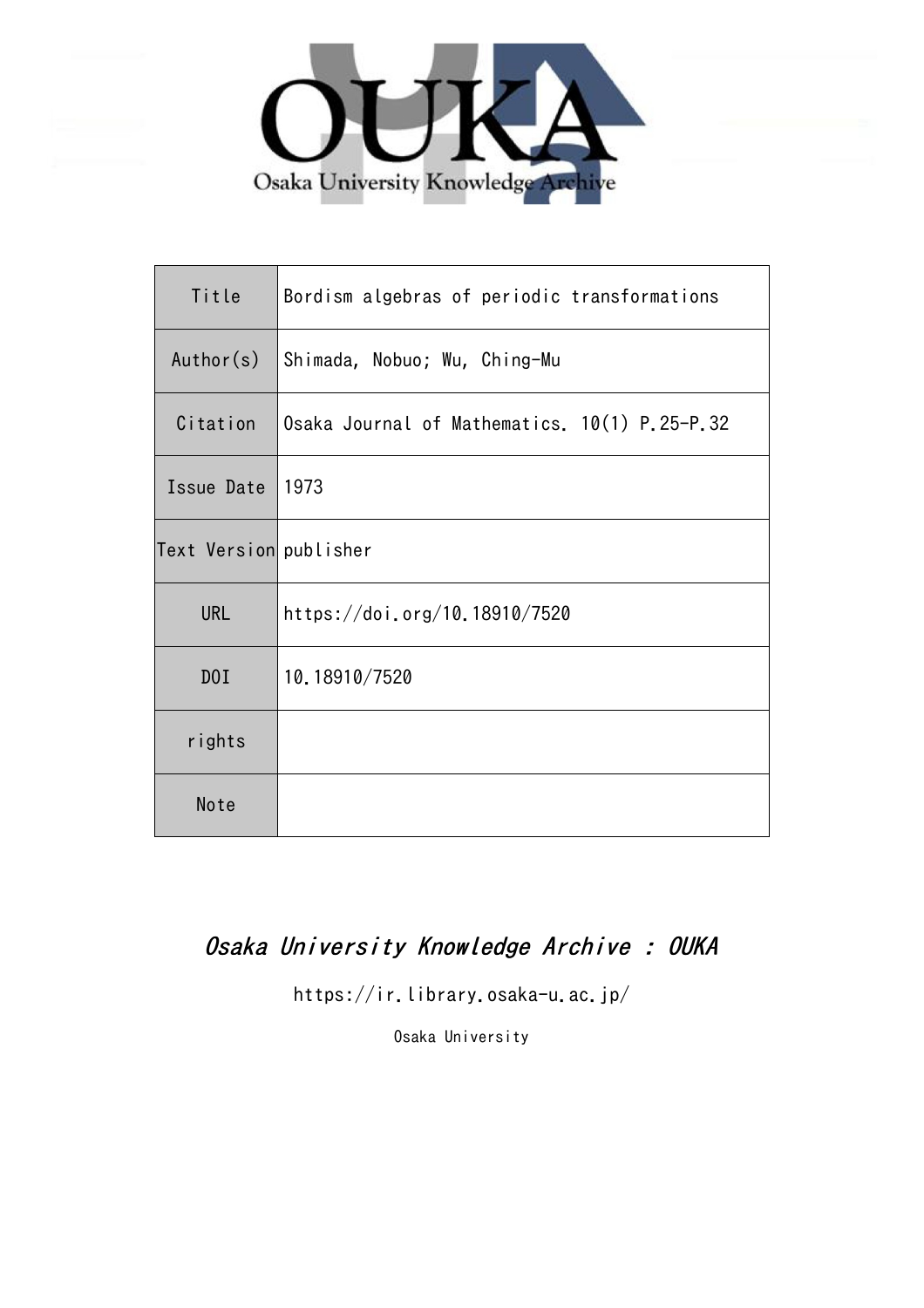Shimada, N. and Wu, C.-M. Osaka J. Math. **10** (1973), 25-32

## **BORDISM ALGEBRAS OF PERIODIC TRANSFORMATIONS**

NOBUO SHIMADA AND CHING-MU WU\*

(Received March 16, 1972)

For the equivariant bordism groups of  $C^{\infty}$ -manifolds with differentiable actions of  $S^1 = U(1)$  and its subgroups  $Z_n$ , the cases of free actions have been studied by Conner-Floyd [3], Conner [2], Su [11], Uchida [13], Kamata [5, 6] and others.

The purpose of this note is to study the ring structure of bordism for the cases of semi-free actions (cf. Alexander [1], Miščenko [8]).

The authors express their thanks to the referee for his advice and careful reading of the manuscript.

## **1.** The ring structure of  $\mathcal{M}_*(S^i)$  (i=1, 3).

It was shown by Conner-Floyd [3] and Uchida [12] that the following sequences are exact (and also split) :

$$
(1.1) \qquad 0 \to \mathcal{J}_{*}(Z_2) \xrightarrow{\nu} \mathcal{M}_{*}(Z_2) \xrightarrow{\partial} \mathcal{M}_{*}(Z_2) \to 0 ,
$$

$$
(1.1) \t0 \to \partial_*(Z_2) \to \partial_*(Z_2) \to \partial_*(Z_2) \to 0,
$$
  

$$
(1.2) \t0 \to \partial_*(S^1) \to \mathcal{M}_*(S^1) \to \Omega_*(S^1) \to 0,
$$

$$
(1.2) \quad 0 \to \mathcal{O}_{*}(S^{2}) \to \mathcal{M}_{*}(S^{2}) \to \Omega_{*}(S^{2}) \to 0,
$$
  

$$
(1.3) \quad 0 \to \mathcal{O}_{*}(S^{3}) \xrightarrow{\nu} \mathcal{M}_{*}(S^{3}) \xrightarrow{\partial} \Omega_{*}(S^{3}) \to 0,
$$

where  $\mathcal{I}_{*}(Z_{2})$  is the bordism group of unoriented manifolds with involution and  $\mathcal{O}_{*}(S^{i})$  (*i*=1,3) are the bordism groups of oriented manifolds with semi-free  $S<sup>i</sup>$ -action. Corresponding to these bordsim groups, the cases of free involution and free S<sup>*i*</sup>-action are denoted by  $\mathcal{I}_{*}(Z_{2})$  and  $\Omega_{*}(S^{i})$  respectively. And  $\mathcal{M}_{*}$  $(Z_2) = \sum_{k\ge0} \mathcal{J}_*(BO(k)), \mathcal{M}_*(S^1) = \sum_{k\ge0} \Omega_*(BU(k))$  and  $\mathcal{M}_*(S^3) = \sum_{k\ge0} \Omega_*(BSp(k)).$ 

The above three exact sequences are apparently analogous, and in fact we can study them under a uniform argument.

Let *F* denote either one of the fields of real numbers *R,* complex numbers C, or quaternions H. Let  $d=$  dim<sub>R</sub> F, and let  $FP(n)$  denote the *n*-dimensional projective space.

<sup>\*)</sup> The second author was supported by the National Science Council of the Republic of China during the preparation of this paper.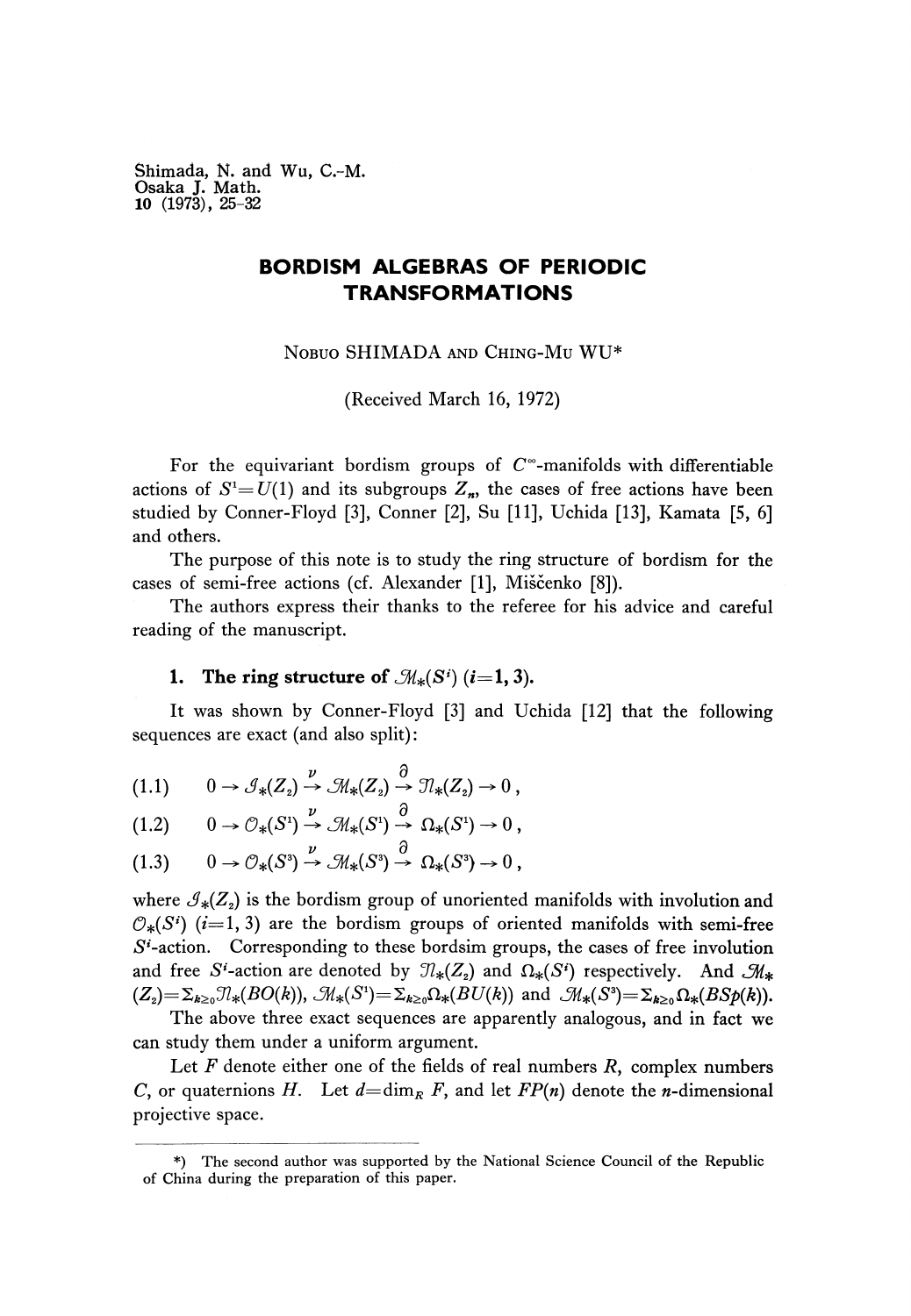**Proposition** (1.4) (cf. Ossa [9]) (1) The bordsim groups  $\mathcal{D}_*(Z_2)$  and  $\Omega_*$  $(S^{d-1})$  ( $d-1=1, 3$ ) are free modules over  $\mathcal{I}_*$  and  $\Omega_*$  respectively with generating  $s$  for  $\{a_{d,n-1} = [S^{d,n-1}, T_0]$ ;  $n \geq 1\}$  where  $T_0$ :  $S^{d-1} \times S^{d,n-1} \to S^{d,n-1}$ ,  $(S^{d,n-1} \subset F^n$ , the *unit sphere), is the usual scalar multiplication.*

(2) The bordism groups  $\mathfrak{M}_{*}(Z_2) \approx \mathfrak{N}_{*}[\theta_0, \theta_1, \cdots]$  and  $\mathfrak{M}_{*}(S^1) \approx \Omega_{*}[\theta_0, \theta_1, \cdots]$  $(i=1, 3)$  are the polynomial algebras in  $\theta_0, \theta_1, \cdots$  over the Thom bordism rings  $\mathfrak{N}_*$ and  $\Omega_*$  respectively, where  $\theta_* = [\eta_* \to FP(n)]$ , and  $\eta_*$  is the canonical line bundle.

Proof. (1) is well known (cf. [3]). For (2), we shall only show the case of  $\mathcal{M}_*(S^1)$ . The other cases are analogous. The weak direct sum  $\Sigma_{k\geq 0}H_*(BU(k))$ Z) and  $\mathcal{M}_*(S^1) = \sum_{k \geq 0} \Omega_*(BU(k))$  can be given the structure of graded rings. The multiplications are given by

$$
H_i(BU(k); Z) \otimes H_j(BU(\ell); Z) \to H_{i+j}(BU(k+\ell); Z)
$$

and

$$
\Omega_i(BU(k))\otimes \Omega_j(BU(\ell))\to \Omega_{i+j}(BU(k+\ell))
$$

which are induced by the Whitney sum map:  $BU(k) \times BU(l) \rightarrow BU(k+l)$ .

The natural map  $\mu$ :  $\Sigma\Omega_*(BU(k)) \to \Sigma H_*(BU(k): Z)$  (Conner Floyd [3]) is then a ring homomorphism.

Let  $a_n = \mu(\theta_n) = \{CP(n)\}\in H_{2n}(CP(\infty); Z) = H_{2n}(BU(1); Z)$  for  $\theta_n = [\eta_n \to CP$  $(n)$ ] $\in \Omega_{2n}(BU(1))$ . Then  $\{a_n; n \geq 0\}$  is an additive base of  $H_*(BU(1); Z)$ .

 $\text{To show } \mathcal{M}_*(S^1) \approx \Omega_*[0, \theta_1 \cdots], \text{ it suffices to show that } {\theta_i}_1 \cdots \theta_i, \ 0 \leq i_1 \leq \cdots$  $\leq i_k$  is an  $\Omega_*$ -base of  $\Omega_*(BU(k))$ . To see this, it is only necessary to show that  $\{\mu(\theta_{i_1} \cdots \theta_{i_k}) = a_{i_1} \cdots a_{i_k}\}\$  is an additive base of  $H_*(BU(k); Z)$  (Conner-Floyd [3], Theorem 18.1). On the other hand, the map  $f: (CP(\infty))^k \rightarrow BU(k)$  induces a monomorphism  $f^*$ :  $H^*(BU(k); Z) {\,\rightarrow\,} H^*(CP({\infty}))^k; Z)$  whose image is the ring of symmetric polynomials in  $x_{1}, \cdots, x_{k}$  where  $H^{*}(CP(\infty))^{k}; Z)=Z[x_{1}, \cdots, x_{k}]$  with deg  $x_i = 2$ . Let  $s_{\omega} = \sum x_1^i \cdots x_k^{i'}$  (the symmetric sum without repetition) where  $\omega = (i_1, i_2, \dots, i_k), 0 \le i_1 \le \dots \le i_k$ . Then  $\{s_\omega; \omega = (i_1, \dots, i_k), 0 \le i_1 \le \dots \le i_k\}$  is an additive base of  $f^*(H^*(BU(k); Z) \approx H^*(BU(k); Z)$ . Since  $a_{\omega} = a_{i_1} \cdots a_{i_k} = f_*\{CP$  $(i_1) \times \cdots \times CP(i_k)$ , we can easily obtain the following (Milnor [7]):

$$
\langle s_{\omega'}, a_{\omega} \rangle = \langle x_1^{i_1'}, \{ CP(i_1) \} \rangle \cdots \langle x_k^{i_k'}, \{ CP(i_k) \} \rangle
$$
  
= 
$$
\begin{cases} 0 (\omega' \neq \omega), \\ 1 (\omega' = \omega). \end{cases}
$$

The assertion thus follows.

### **2.** The ring structure of  $\mathcal{O}_*(S^i)$  (*i*=1, 3)

Alexander [1] studied the ring structure of  $\mathcal{J}_*(Z_{_2})$  by using the exact sequence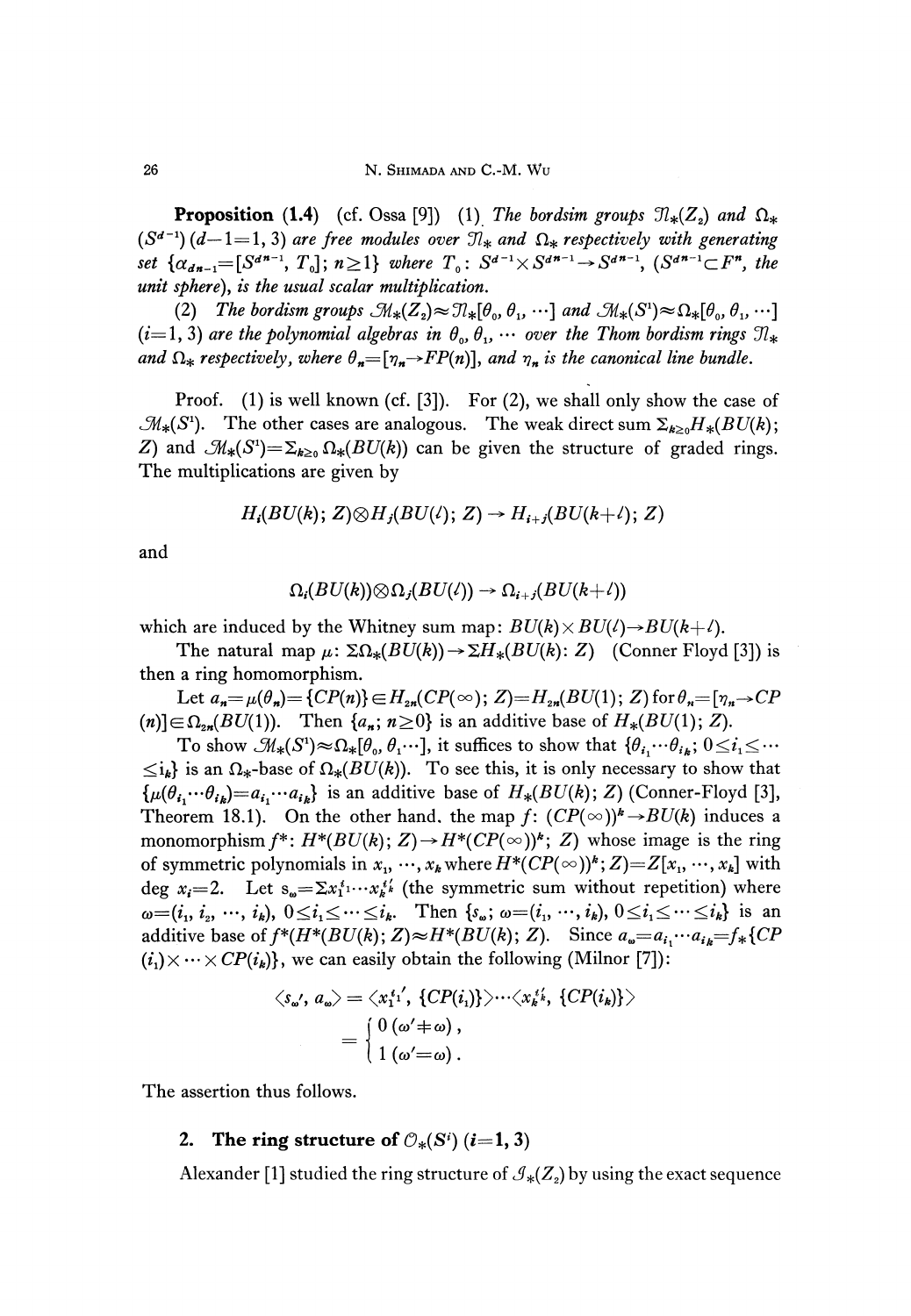(1.1). If we make further use of Proposition (1.4), the ring structures of  $\mathcal{J}_*(Z_2)$ and  $\mathcal{O}_*(S^i)$  may be determined in a definite form. We shall treat the case of  $\mathcal{O}_*(S^1)$  in the following.

In the exact sequence (1.2)

$$
0 \to \mathcal{O}_{*}(S^{1}) \xrightarrow{\nu} \mathcal{M}_{*}(S^{1}) \xrightarrow{\partial} \Omega_{*-1}(S^{1}) \to 0,
$$

*v* is a ring homomorphism defined by  $\nu \left[ M^*, T \right] = \sum_i [\nu_{Fi} \rightarrow F_i]$  where  $F_i$  is a connected component of the fixed point set *F<sup>τ</sup>* of *T* and itself an oriented closed submanifold of  $M^n$ , and  $\nu_{F_i}$  is the normal bundle to  $F_i$  in  $M^n$ . Also  $\partial \left[ \xi \rightarrow M^n \right]$  $=[S(\xi), T]$  where  $S(\xi)=\partial D(\xi)$  is the boundary of the disk bundle  $D(\xi)$ , and *T* is the standard fibre-preserving  $U(1)$ -action. We then have

(2.1) 
$$
\partial \theta_n = [S^{2n+1}, T_0] = \alpha_{2n+1}, \, \partial \theta_0^n = \alpha_{2n-1} \, .
$$

Now, let

*n <i>n <i>n f***<sub>***n***</sub> = [***CP***(***n***+1),** *T***],** *n* $\ge$ **1, with** *T***(***s***, (***z***<sub>0</sub>, ···,** *z***<sub>***n***+1</sub>)) = (***sz***<sub>0</sub>, ···,** *sz***<sub>***n***</sub>,** *z***<sub>***n***+1</sub>).** Then

$$
v(\sigma_n) = \theta_n - \theta_0^{n+1} \qquad (n \ge 1)
$$

holds.

Next, we define an  $\Omega_*$ -map

$$
(2.3) \t\Gamma: \mathcal{O}_{*}(S^{1}) \to \mathcal{O}_{*+2}(S^{1})
$$

as follows (Conner-Floyd [3], p.119). If  $T_0$  is the standard  $S^1$ -action on  $D^2$ , then for a manifold  $(M^{\prime\prime}, T)$  with a semi-free  $S^1$ -action  $T$ , we form a manifold ( $\tilde{M}^{n+2}$ ,  $\tilde{T}$ ) from  $(-D^2 \times M^n, T_0 \times 1)$  and  $(D^2 \times M^n, T_0 \times T)$  by identifying the boundaries via the equivariant diffeomorphism  $\varphi$ :  $(S^1 \times M^n, T_0 \times 1) \rightarrow (S^1 \times M^n,$ 

$$
T_0 \times T
$$
 which is defined by  $\varphi(s, x) = (s, sx)$ . We then define  $\Gamma$  by  
(2.4)  $\Gamma(M^n, T) = (\tilde{M}^{n+2}, \tilde{T}) = (-D^2 \times M^n, T_0 \times 1)_1 \overset{\cup}{\varphi} (D^2 \times M^n, T_0 \times T)_2$ .

Since the fixed point set of  $\tilde{T}$  is  $F_{\tilde{T}} = ((0) \times M^r)_1 \cup ((0) \times F_T)_2$ , we have

(2.5) 
$$
\nu[\widetilde{M}^{n+2}, \ \widetilde{T}] = \nu[M^n, \ T] \cdot \theta_0 - [M^n] \cdot \theta_0.
$$

By using the following notations

$$
\iota \colon \mathcal{M}_n(S^1) \to \mathcal{M}_{n+2}(S^1), \iota(x) = x \cdot \theta_0,
$$
  

$$
\varepsilon \colon \mathcal{O}_n(S^1) \to \Omega_n, \varepsilon[M^n, T] = [M^n],
$$
  

$$
\tau \colon \Omega_n \to \mathcal{M}_{n+2}(S^1), \tau[M^n] = [M^n] \cdot \theta_0.
$$

we can express (2.5) in the form

$$
v\Gamma = \iota v - \tau \varepsilon.
$$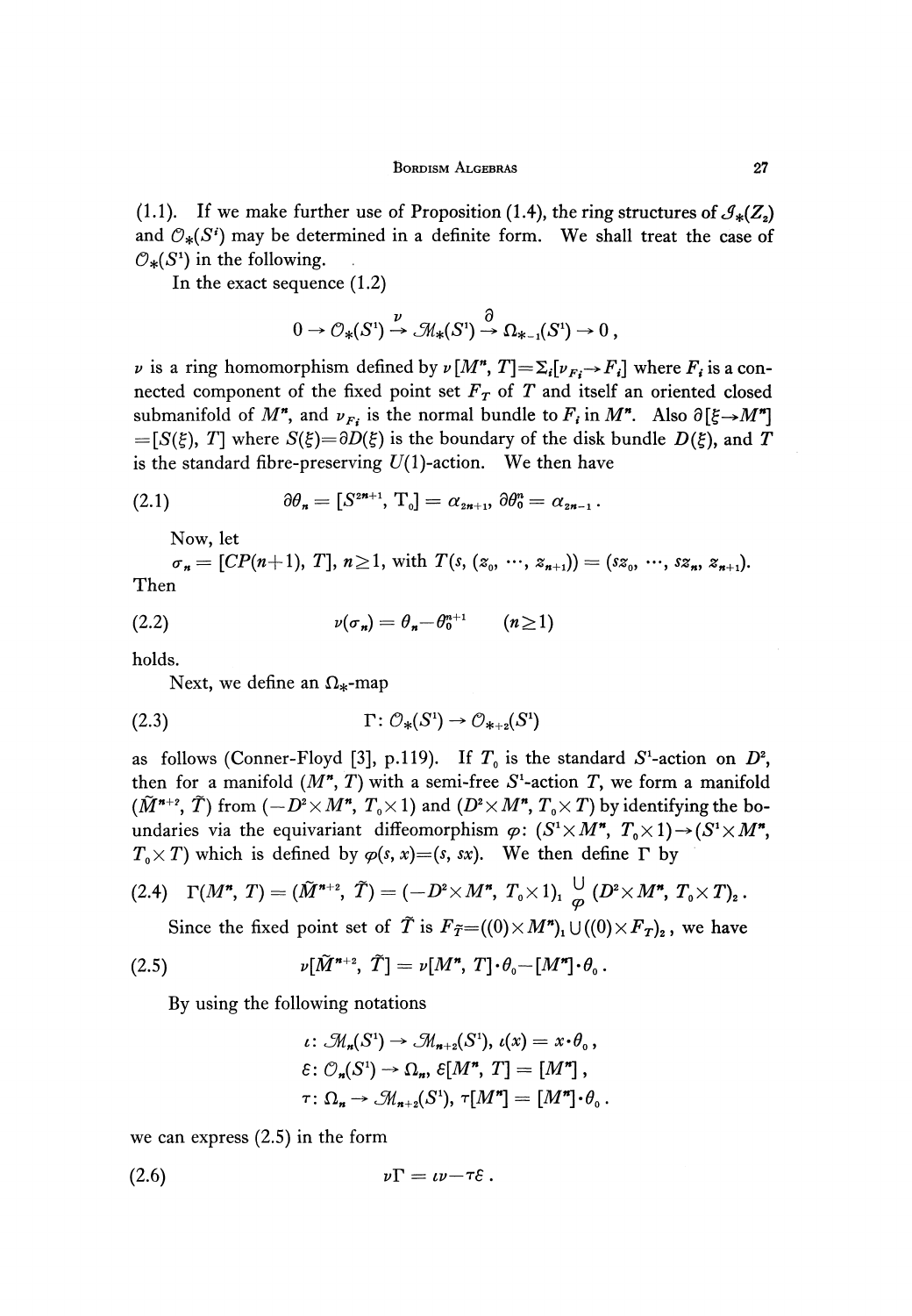28 N. SHIMADA AND C.-M. WU

**Lemma** (2.7). (cf. Alexander [1])  $\Gamma(ab) = \Gamma(a)b + \varepsilon(a)\Gamma(b)$ ,  $= a\Gamma(b)+\varepsilon(b)\Gamma(a)$  *for a, b* $\in\mathcal{O}_*(S^1)$ .

Proof. It follows easily from (1.2) and (2.6).

**Theorem** (2.8). The bordism group  $\mathcal{O}_*(S^1)$  is a free  $\Omega_*$ -module with gene*rating set*  $\{\Gamma^{\prime}(\sigma_{j_1} \cdots \sigma_{j_k}); l \geq 0, 1 \leq j_1 \leq \cdots \leq j_k\} \cup \{1\}$ . Its ring structure is then given as the quotient of the polynomial algebra  $\Omega_*[\Gamma^l(\sigma_j); l \geq 0, j \geq 1]$  by the ideal *generated by*

$$
\Gamma^{l}(\sigma_{j})\cdot\Gamma^{m+1}(\sigma_{k})-\Gamma^{m}(\sigma_{k})\cdot\Gamma^{l+1}(\sigma_{j})-\epsilon\Gamma^{l}(\sigma_{j})\cdot\Gamma^{m+1}(\sigma_{k})+\epsilon\Gamma^{m}(\sigma_{k})\cdot\Gamma^{l+1}(\sigma_{j})\; (l, m\geq 0; j, k\geq 1).
$$

*Similarly for*  $\mathcal{O}_*(S^3)$ .

Proof. Turning our attention to (2.6), we see that if the monomials of  $\mathcal{M}_{*}$ *(S<sup>1</sup> )* are given a suitable order, then

$$
\nu(\Gamma^l(\sigma_{j_1}\cdots\sigma_{j_k})) = \theta_0^l \theta_{j_1}\cdots\theta_{j_k} + \text{lower terms}
$$

holds. Since  $\{\theta_0^t \theta_{j_1} \cdots \theta_{j_k}\}$  is an  $\Omega_*$ -base of  $\mathcal{M}_*(S^1)$ , the first half of the theorem follows.

For the second half, we first observe that  $\{\Gamma^l(\sigma_j); l \geq 0, j \geq 1\}$  forms a generating set of the  $\Omega_*$ -algebra  $\mathcal{O}_*(S^1)$  in virtue of (2.7). Then the assertion of the theorem can be verified easily by comparing the ranks of the associated graded modules of the suitably filtered modules in question.

# 3. On the ring structure of  $\mathcal{O}_{*}(Z_{3})$

Let  $p$  be an odd prime. We treat here the case of  $Z_{\nu}$ -action, particularly the case  $p=3$ , in this section. We already have the following exact sequence (Conner [2], Wu [14]):

(3.1) 
$$
0 \to \Omega_* \xrightarrow{i_*} \mathcal{O}_*(Z_p) \xrightarrow{\nu} \mathcal{M}_*(Z_p) \xrightarrow{\partial} \tilde{\Omega}_*(Z_p) \to 0
$$

where  $\mathcal{O}_*(Z_p)$ , similarly in the previous section, denotes the bordism group of semi-free  $Z^{\prime}_{p}$ -action, and  $\mathcal{M}_{*}(Z^{\prime}_{p}) = \mathcal{M}^{*}(S^{1}) \underset{\Omega_{*}}{\otimes} \cdots \underset{\Omega_{*}}{\otimes} \mathcal{M}_{*}(S^{1})$  ((p-1)/2-fold tensor product over  $\Omega_*$ ) The reduced group  $\tilde{\Omega}^*(Z_p)$ =Ker  $\bar{\varepsilon}$ , where  $\Omega_*(Z_p)$  is the bordism group of free  $Z_p$ -action, and  $\bar{\varepsilon}:\Omega_*(Z_p){\to}\Omega_*$  is defined by  $\bar{\varepsilon}[M^*,\tau]$  $[M^{\prime\prime}/\tau]$ . The homomorphism  $i_*\colon \Omega_* \to \mathcal{O}_*(Z_\rho)$  is defined by  $i_*[M^{\prime\prime}] = [M^{\prime\prime}] \cdot \mu_0 =$  $[M^m \times Z_p, 1 \times \sigma]$ , where  $\mu_0 = [Z_p, \sigma] \in \mathcal{O}_0(Z_p)$ . And the homomorphisms  $\nu$  and 3 are to be analogously defined as in the previous section.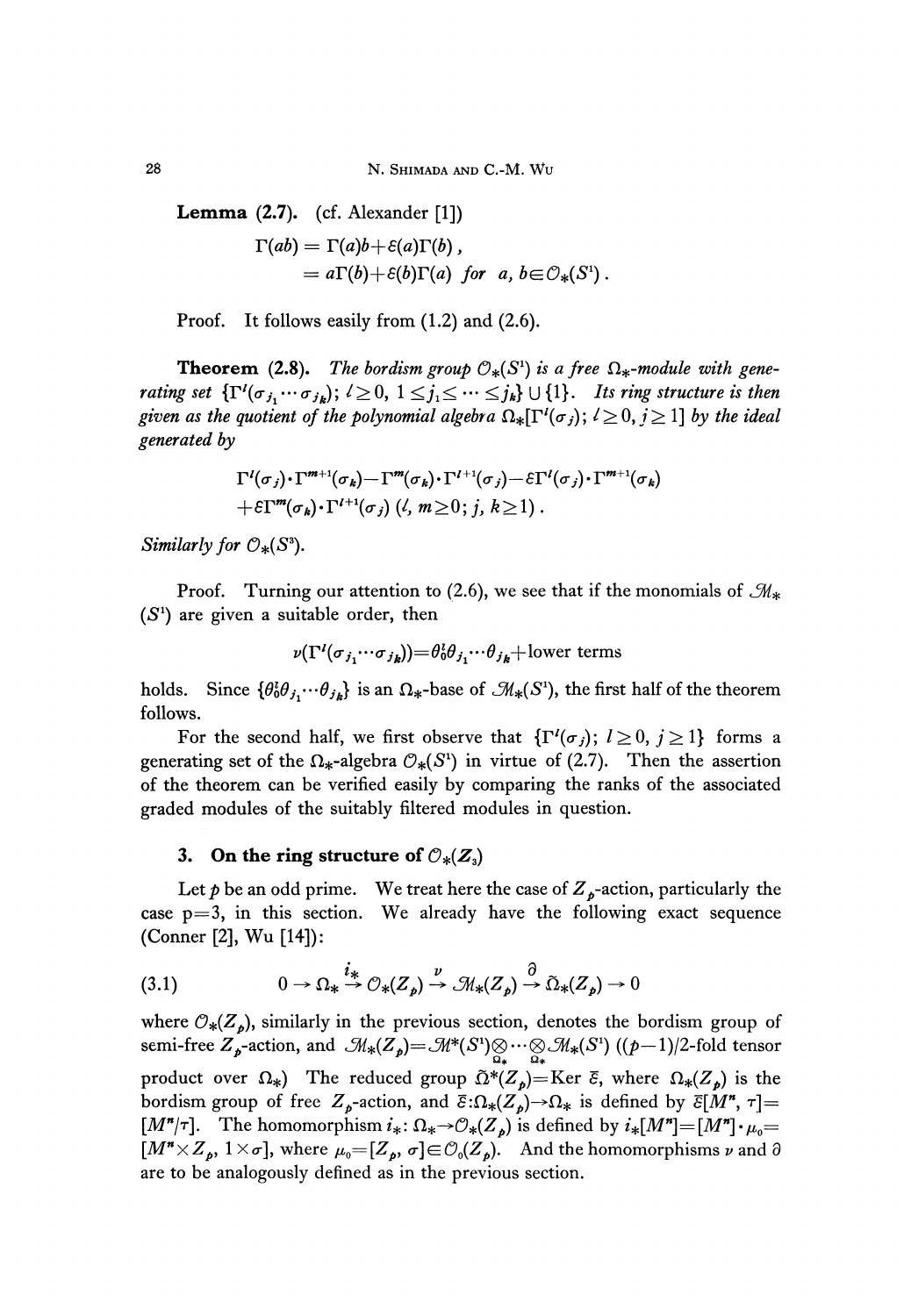For the sake of simplicity, we consider only the case of  $p=3$  in the following. We have the following commutative diagram (Wu [14]):

(3.2)  
\n
$$
0 \to \mathcal{O}_{*}(S^{1}) \xrightarrow{\nu} \mathcal{M}_{*}(S^{1}) \xrightarrow{\partial} \Omega_{*}(S^{1}) \to 0
$$
\n
$$
\downarrow \lambda \qquad \approx \downarrow \overline{\lambda} \qquad \downarrow \overline{\overline{\lambda}}
$$
\n
$$
0 \to \Omega_{*} \xrightarrow{i_{*}} \mathcal{O}_{*}(Z_{3}) \xrightarrow{\nu} \mathcal{M}_{*}(Z_{3}) \xrightarrow{\partial} \tilde{\Omega}_{*}(Z_{3}) \to 0
$$

where each vertical map  $\lambda$  is the natural map obtained by restricting the corresponding S<sup>1</sup>-action to its subgroup  $Z<sub>3</sub>$ . We then have the following results (Conner-Floyd [3], §36 and §46):

1) The map  $\overline{\lambda}$ :  $\Omega_*(S^1) \to \Omega_*(Z_3)$  is an epimorphism.

2)  $\Omega_*(S^1) \approx \Omega_{*-1}(CP(\infty))$  is a free  $\Omega_*$ -module generated by  $\{\alpha_{2n-1} =$  $[S^{2n-1}, T]; n \geq 1$ .

3) There is a sequence of oriented closed manifolds,  $M^4$ ,  $M^8$ ,  $\cdots$ ,  $M^{4k}$ , such that if we put

$$
(3.3) \qquad \beta_{2n-1} = 3\alpha_{2n-1} + [M^4]\alpha_{2n-5} + [M^8]\alpha_{2n-9} + \cdots, (n \ge 1),
$$

then  $\{\beta_{2n-1}; n \geq 1\}$  constitutes a generating set for  $K=Ker \overline{\lambda}$ . Now, put

(3.4) 
$$
\bar{\beta}_n = 3\theta_0^n + [M^4]\theta_0^{n-2} + [M^8]\theta_0^{n-4} + \cdots, (n \ge 1),
$$

and identify  $\mathcal{M}_*(Z_3)$  with  $\mathcal{M}_*(S^1)$  by the isomorphism  $\bar{\lambda}$ . Then  $\bar{\beta}_n$  is in the kernel of  $\partial: \mathcal{M}_*(Z_s) \to \tilde{\Omega}_*(Z_s)$  for each  $n \geq 1$ :

$$
\partial(\bar{\beta}_n)=0\,.
$$

Therefore, from the exact sequence (3.1), there exists  $\mu_n \in \mathcal{O}_*(Z_s)$  such that  $\nu(\mu_n)$  $=\bar{\beta}_n$  for each  $n\geq 1$ . We thus obtain the following theorem (Wu [14]).

**Theorem** (3.6).  $\mathcal{O}_{*}(Z_3)$  *is isomorphic as a free*  $\Omega_{*}$ -module to the direct sum *of*  $\Omega_*\{\mu_0, \mu_1, \cdots\}$  and  $\lambda(\mathcal{O}_*(S^1))$ .

We go on to study the multiplicative structure of  $\mathcal{O}_{*}(Z_{3})$ . It is evident from the previous arguments that  $\{\mu_k(k\geq 0), \Gamma^l(\sigma_j)(l\geq 0, j\geq 1)\}$  can be taken as a generating set of  $\Omega_*$ -algebra  $\mathcal{O}_*(Z_s)$  where  $\lambda(\Gamma^l(\sigma_j))$  is simply denoted by  $\Gamma^l$ ( $\sigma_j$ ). The map  $\lambda: \mathcal{O}_*(S^1) \to \mathcal{O}_*(Z_s)$  is a ring isomorphism of  $\mathcal{O}_*(S^1)$  into  $\mathcal{O}_*(Z_s)$ , and Im  $\lambda \approx \mathcal{O}_*(S^1)$  is a subalgebra of  $\mathcal{O}_*(Z_3)$ . Also, Im  $i_*$ =Ker  $\nu = \Omega_* \cdot \mu_0(\mu_0=$  $[Z_3, \sigma]$ ) is an ideal of  $\mathcal{O}_*(Z_3)$ . In fact, if we let  $\varepsilon \colon \mathcal{O}_*(Z_3) \to \Omega_*$  be defined by  $\varepsilon$ [*M*<sup>\*</sup>,  $\tau$ ]=[*M*<sup>\*</sup>], we have

$$
\mu_{0} \cdot a = \varepsilon(a) \mu_{0} \quad \text{for} \quad a \in \mathcal{O}_{*}(Z_{3})\,.
$$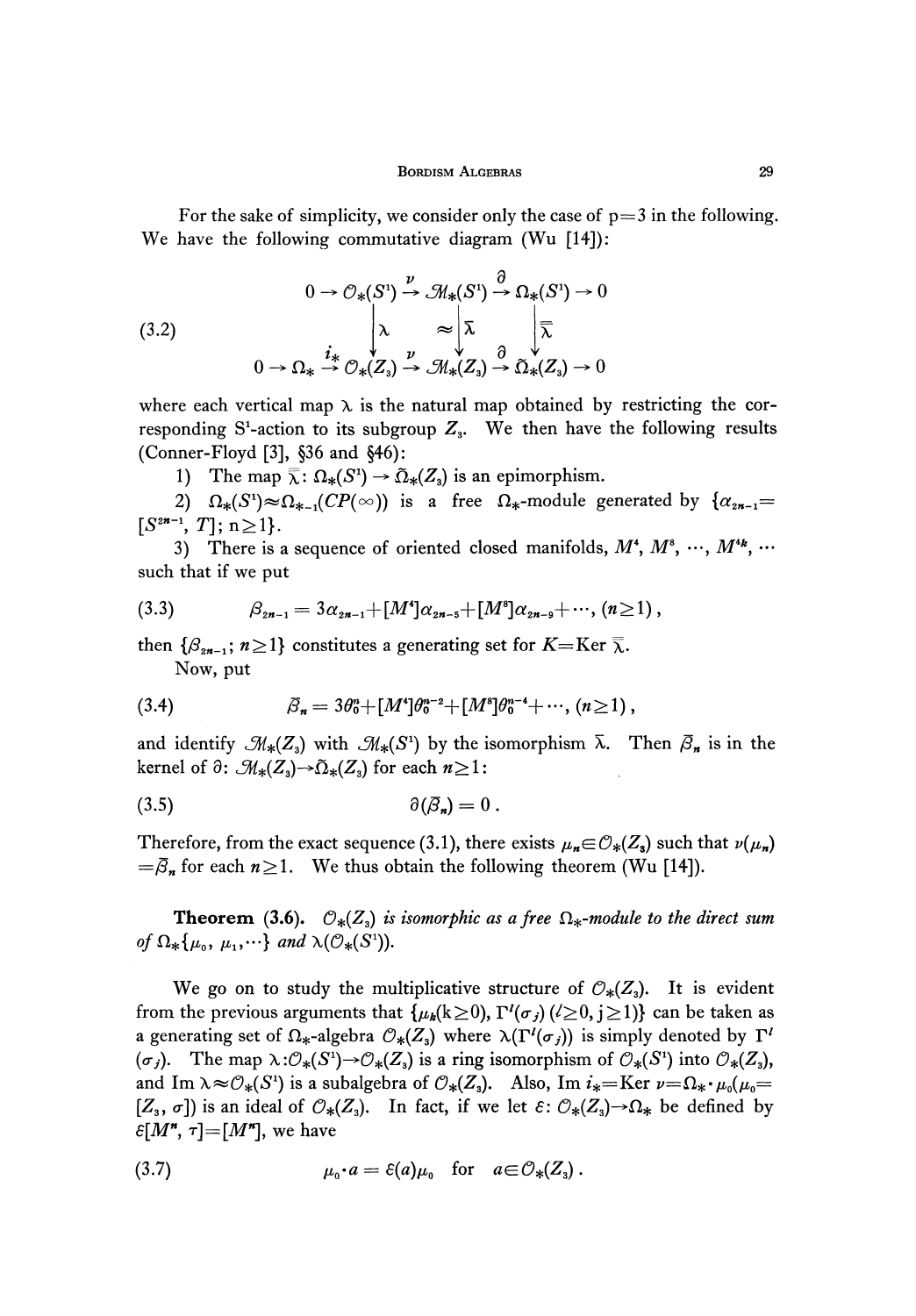We next have to appropriately choose and fix  $\mu_n(n\geq 1)$  so as to study the relations among them. First, let

(3.8) 
$$
\mu_1 = [M^2, \tau_1],
$$

where  $M^2$  is the algebraic curve  $z_0^3 + z_1^3 + z_2^3 = 0$  in  $CP(2)$  which is non-singular and of genus 1. The action  $\tau_1$  is defined by  $\tau_1(z_0, z_1, z_2) = (z_0, z_1, \rho z_2)$  with  $\rho =$ exp (2 $\pi i/3$ ). The fixed points of  $\tau_1$  are  $(1, -1, 0)$ ,  $(\rho, -1, 0)$  and  $(\rho^2, -1, 0)$ , (Conner [2]), so we have

$$
(3.9) \t\t\t v(\mu_1)=3\theta_0.
$$

Next, let

$$
\mu_2 = [CP(2), \tau_2]
$$

where  $\tau_2$  is defined by  $\tau_2(z_0, z_1, z_2) = (z_0, \rho z_1, \rho^2 z_2)$ Since the fixed points of  $\tau_z$  are  $(1, 0, 0)$ ,  $(0, 1, 0)$  and  $(0, 0, 1)$ , we have

(3.11) 
$$
v(\mu_2) = 3\theta_0^2.
$$

Before determining appropriate  $\mu_n(n\geq 3)$ , we need some preparation. First note that for an oriented closed maifold  $(M^*, T)$  with any  $S^1$ -action  $T$ , not necessarily semi-free, we can define also the Γ-operation just as in §2;

$$
(3.12) \t\Gamma[M^*, T] = [\tilde{M}^{n+2}, \tilde{T}]
$$

which is an operation on the bordism group of all  $S<sup>1</sup>$ -actions.

We may also define the manifold with  $Z_3$ -action  $\lambda(T)$  (the restriction of an  $S^1$ -action  $T$ ) as follows:

$$
\lambda(M^n, T) = (M^n, \lambda(T)).
$$

Since the fixed point set of  $\lambda(\widetilde{T})$  for  $(\widetilde{M}^{n+2},\,\lambda(\widetilde{T}))$  is  $F_{\lambda\in\widetilde{T}}$  $((0) \times F_{\lambda(T)})_2$ , we have

(3.14) 
$$
\nu[\widetilde{M}^{n+2}, \lambda(\widetilde{T})] = \nu[M^n, \lambda(T)] \cdot \theta_0 - [M^n] \cdot \theta_0,
$$

or equivalently,

$$
v\lambda\Gamma = v\lambda - \tau\epsilon\lambda.
$$

We thus have, by induction, the formula

(3.16) 
$$
\nu \lambda \Gamma^{n} = \iota^{n} \nu \lambda - \sum_{i=0}^{n-1} \iota^{n-1-i} \tau \varepsilon \lambda \Gamma^{i}
$$

Consider now the manifold

$$
(3.17) \qquad (CP(2), T2)
$$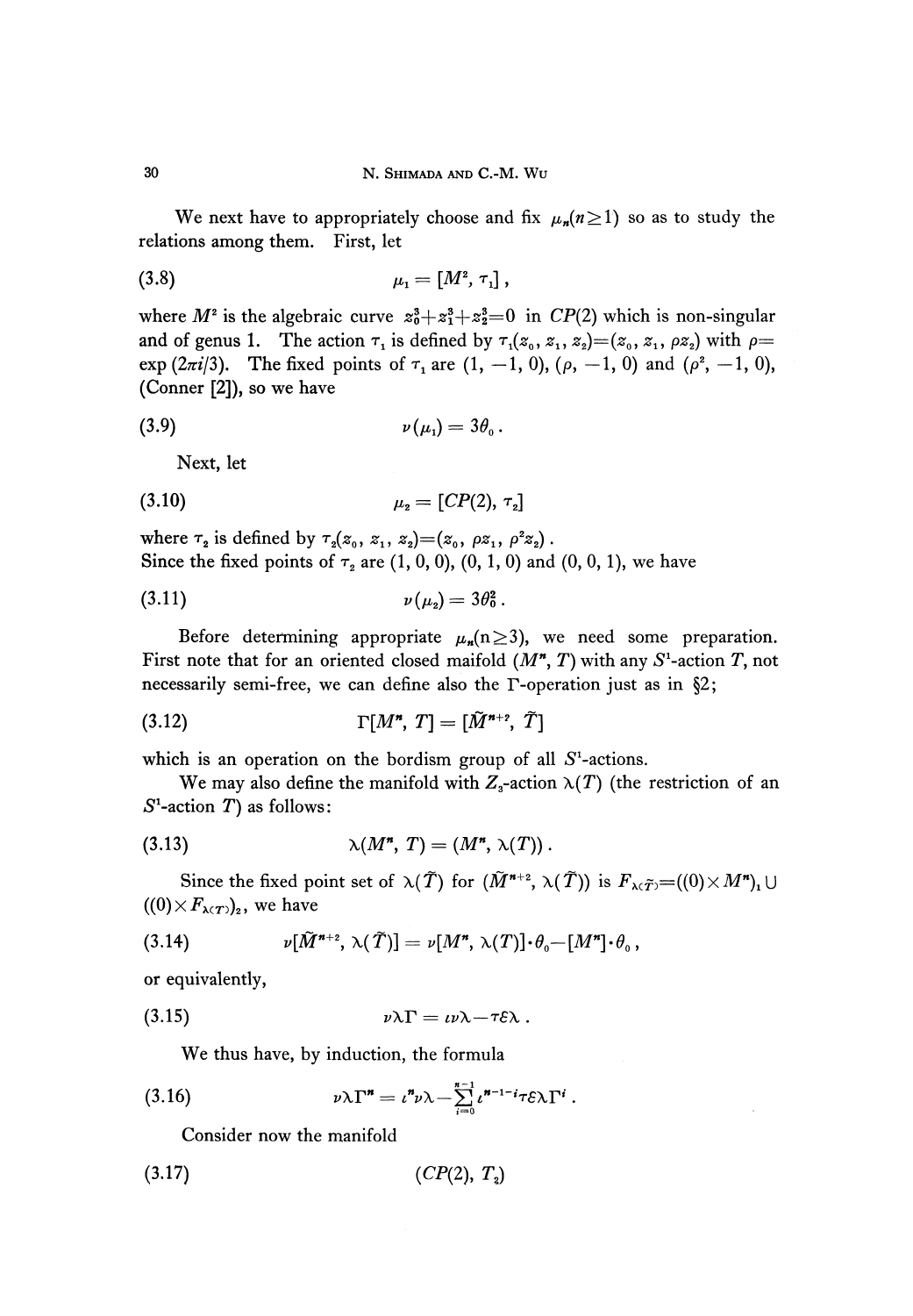where  $T_2$  is an S<sup>1</sup>-action defined by  $T_2(e^{i\theta}, (z_0, z_1, z_2)) = (z_0, e^{i\theta}z_1, e^{2i\theta}z_2)$ *).* It is seen that

(3.18) 
$$
\lambda [CP(2), T_{2}] = [CP(2), \tau_{2}] = \mu_{2}.
$$

We then define

(3.19) 
$$
\mu_n = \lambda \Gamma^{n-2} [CP(2), T_2], (n \geq 2).
$$

It now follows from (3.16) that

(3.20) 
$$
\nu(\mu_n) = 3\theta_0^n - \sum_{i=0}^{n-3} \mathcal{E}(\mu_{i+2})\theta_0^{n-2-i} = 3\theta_0^n - \sum_{i=2}^{n-1} \mathcal{E}(\mu_i)\theta_0^{n-i}.
$$

This may a little differ from the condition  $\nu(\mu_n) = \overline{\beta}_n$  of (3.6). However, it does not matter, because  $\{\bar{\beta}_n;\,n\geq 1\}$  is still a free base of the kernel of  $\partial\colon\Omega_*[\theta_0]$  $\rightarrow$   $\tilde{\Omega}_{*}(Z_{3})$  when we take for  $\bar{\beta}_{n}$  the right-hand side of (3.20) instead of (3.4).

From the above definition of  $\mu_n$ , we first obtain the following relations,

$$
\mu_1^2 = 3\mu_2 - \varepsilon(\mu_2)\mu_0, \quad \mu_1\mu_2 = 3\mu_3 + \varepsilon(\mu_2)\mu_1,
$$
\n
$$
\mu_1\mu_n = 3\mu_{n+1} + \varepsilon(\mu_n)\mu_1 - \varepsilon(\mu_{n+1})\mu_0, \quad (n \ge 1),
$$
\n
$$
\mu_2\mu_n = 3\mu_{n+2} + \varepsilon(\mu_n)\mu_2 + \varepsilon(\mu_{n+1})\mu_1 - \varepsilon(\mu_{n+2})\mu_0, \quad (n \ge 2)
$$

which can be proved by operating  $\nu$  and  $\varepsilon$  on both sides of the equations. Here notice that  $\varepsilon$ |Ker  $\nu$  is a monomorphism,  $\varepsilon(\mu_i)$ =0 and  $\varepsilon(\mu_3)$ =0.

Moreover, we have

$$
\mu_1 \Gamma^l(\sigma_i) = 3\Gamma^{l+1}(\sigma_i) + \varepsilon(\Gamma^l(\sigma_i))\mu_1 - \varepsilon(\Gamma^{l+1}(\sigma_i))\mu_0,
$$
\n
$$
\mu_2 \Gamma^l(\sigma_i) = 3\Gamma^{l+2}(\sigma_i) + \varepsilon(\Gamma^l(\sigma_i))\mu_2 + \varepsilon(\Gamma^{l+2}(\sigma_i))\mu_1 - \varepsilon(\Gamma^{l+2}(\sigma_i))\mu_0.
$$

We have finally the relations among  $\mu_n$  for  $n \geq 3$  and  $\Gamma^l(\sigma_i)$  as follows:

$$
\mu_n \mu_m = \mu_{n-1} \mu_{m+1} + \varepsilon(\mu_m) \mu_n - \varepsilon(\mu_{n-1}) \mu_{m+1},
$$
  
(3.23)  

$$
\mu_n \Gamma^l(\sigma_i) = \mu_{n-1} \Gamma^{l+1}(\sigma_i) + \varepsilon(\Gamma^l(\sigma_i)) \mu_n - \varepsilon(\mu_{n-1}) \Gamma^{l+1}(\sigma_i), \quad (n \ge 3).
$$

The relations (3.23) could be also derived from (2.7), if we formally put  $\mu_n =$ *Γ*( $\mu$ <sub>*n*-1</sub>). Hence the multiplicative structure of  $\mathcal{O}_*(Z_3)$  is essentially ruled by (2.7), except for (3.7), (3.21) and (3.22).

RESEARCH INSTITUTE FOR MATHEMATICAL SCIENCES, KYOTO UNIVERSITY TUNGHAI UNIVERSITY, TAICHUNG, TAIWAN